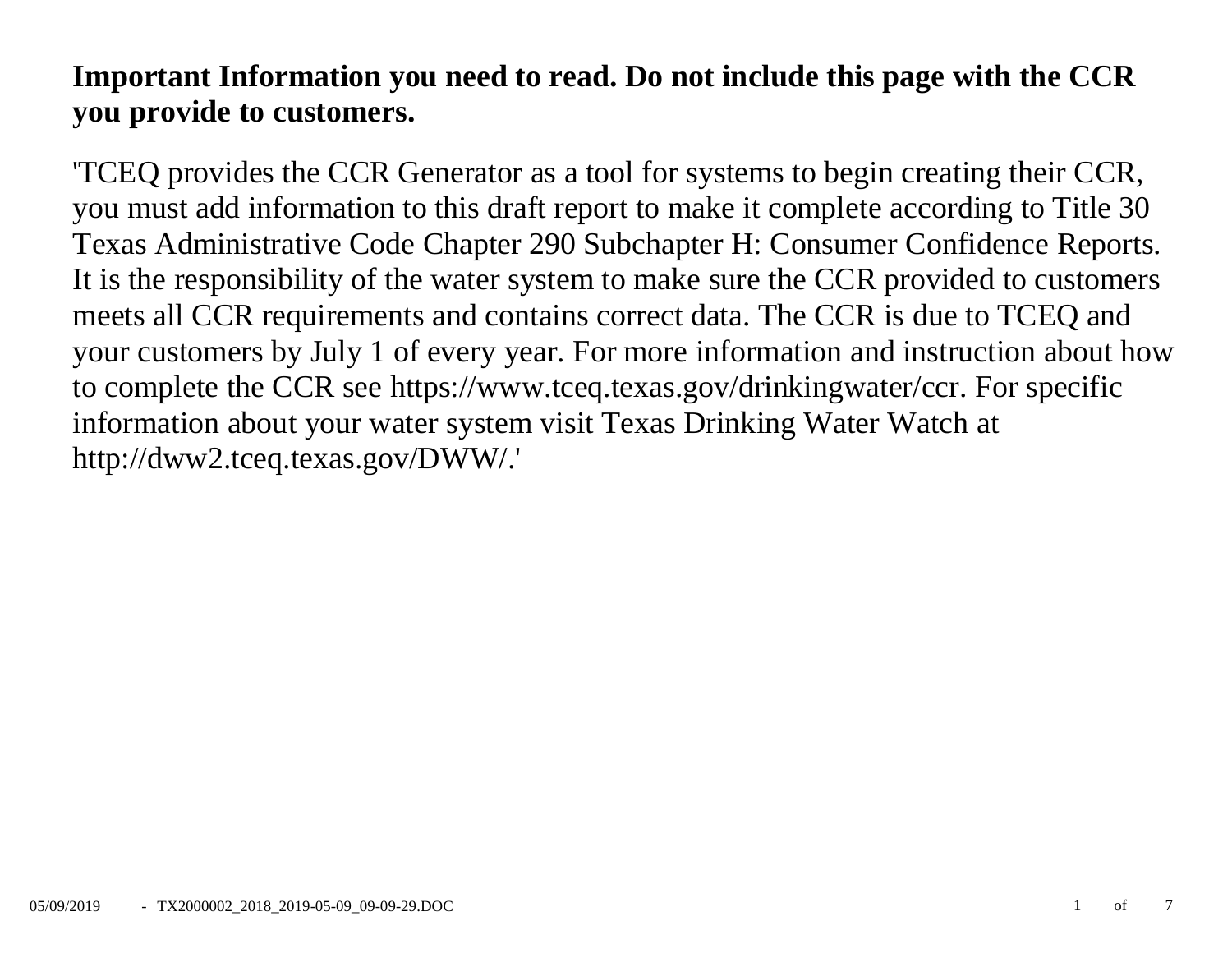# **2018 Consumer Confidence Report for Public Water System CITY OF MILES**

This is your water quality report for January 1 to December 31, 2018 For more information regarding this report contact:

CITY OF MILES provides surface water and ground water from **[Cauley well San Angelo , TX Coleman Well Miles , TX and treated surface water purchased from City of San Angelo , TX]**.

Name Jason King

Phone  $325-468-3151$ 

Este reporte incluye información importante sobre el agua para tomar. Para asistencia en español, favor de llamar al telefono (325\_\_\_) \_468\_\_-\_3151\_\_\_.

#### **Definitions and Abbreviations**

| Definitions and Abbreviations                      | The following tables contain scientific terms and measures, some of which may require explanation.                                                                                                                                                                      |
|----------------------------------------------------|-------------------------------------------------------------------------------------------------------------------------------------------------------------------------------------------------------------------------------------------------------------------------|
| Action Level:                                      | The concentration of a contaminant which, if exceeded, triggers treatment or other requirements which a water system must follow.                                                                                                                                       |
| Action Level Goal (ALG):                           | The level of a contaminant in drinking water below which there is no known or expected risk to health. ALGs allow for a margin of safety.                                                                                                                               |
| Avg:                                               | Regulatory compliance with some MCLs are based on running annual average of monthly samples.                                                                                                                                                                            |
| Level 1 Assessment:                                | A Level 1 assessment is a study of the water system to identify potential problems and determine (if possible) why total coliform bacteria have been found in our water<br>system.                                                                                      |
| Level 2 Assessment:                                | A Level 2 assessment is a very detailed study of the water system to identify potential problems and determine (if possible) why an E. coli MCL violation has occurred<br>and/or why total coliform bacteria have been found in our water system on multiple occasions. |
| Maximum Contaminant Level or MCL:                  | The highest level of a contaminant that is allowed in drinking water. MCLs are set as close to the MCLGs as feasible using the best available treatment technology.                                                                                                     |
| Maximum Contaminant Level Goal or MCLG:            | The level of a contaminant in drinking water below which there is no known or expected risk to health. MCLGs allow for a margin of safety.                                                                                                                              |
| Maximum residual disinfectant level or MRDL:       | The highest level of a disinfectant allowed in drinking water. There is convincing evidence that addition of a disinfectant is necessary for control of microbial<br>contaminants.                                                                                      |
| Maximum residual disinfectant level goal or MRDLG: | The level of a drinking water disinfectant below which there is no known or expected risk to health. MRDLGs do not reflect the benefits of the use of disinfectants to<br>control microbial contaminants.                                                               |
| <b>MFL</b>                                         | million fibers per liter (a measure of asbestos)                                                                                                                                                                                                                        |
| mrem:                                              | millirems per year (a measure of radiation absorbed by the body)                                                                                                                                                                                                        |
| na:                                                | not applicable.                                                                                                                                                                                                                                                         |
| <b>NTU</b>                                         | nephelometric turbidity units (a measure of turbidity)                                                                                                                                                                                                                  |
| pCi/L                                              | picocuries per liter (a measure of radioactivity)                                                                                                                                                                                                                       |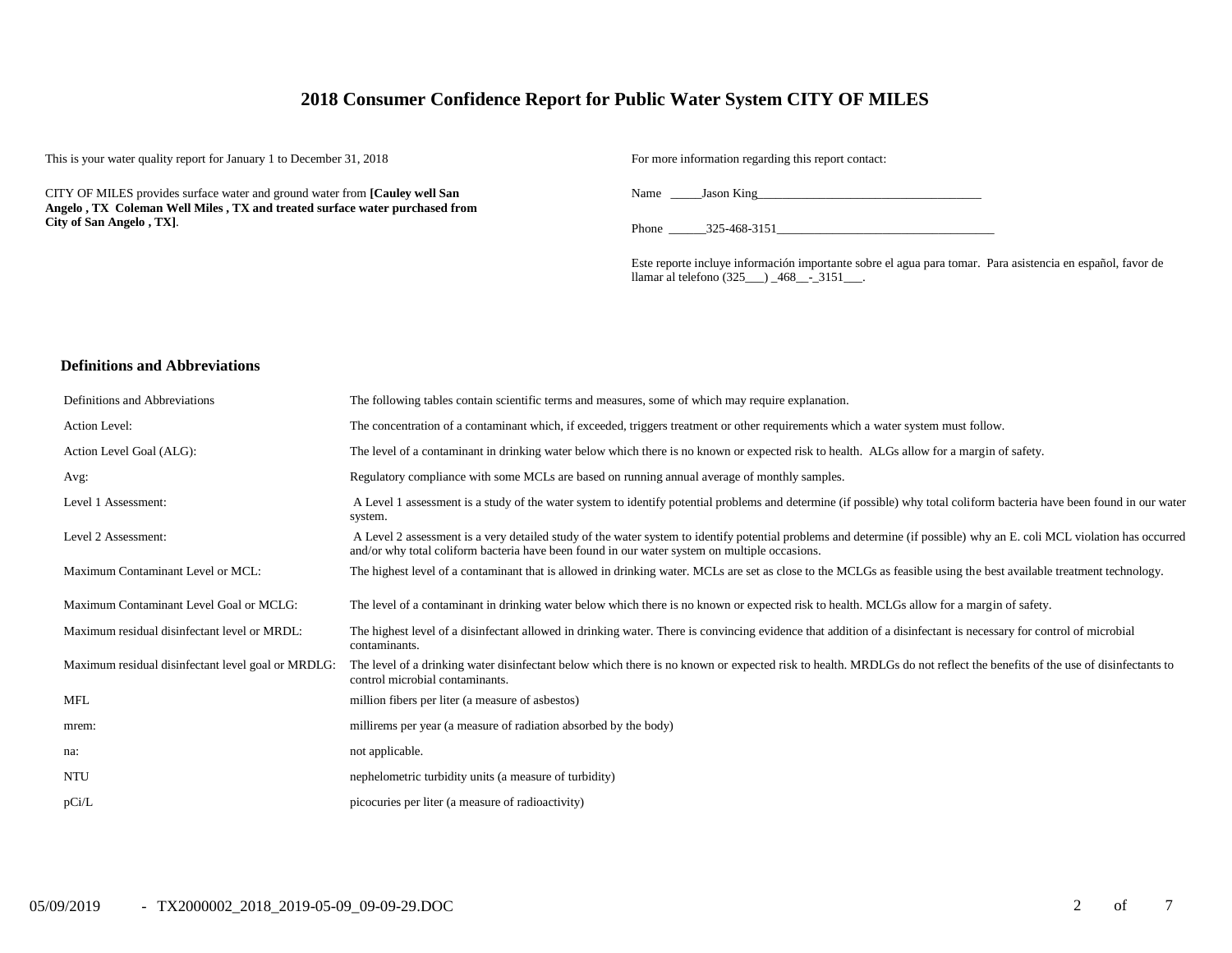### **Definitions and Abbreviations**

| ppb:                       | micrograms per liter or parts per billion - or one ounce in 7,350,000 gallons of water. |
|----------------------------|-----------------------------------------------------------------------------------------|
| ppm:                       | milligrams per liter or parts per million - or one ounce in 7,350 gallons of water.     |
| ppq                        | parts per quadrillion, or picograms per liter $(pg/L)$                                  |
| ppt                        | parts per trillion, or nanograms per liter $(ng/L)$                                     |
| Treatment Technique or TT: | A required process intended to reduce the level of a contaminant in drinking water.     |

# **Information about your Drinking Water**

The sources of drinking water (both tap water and bottled water) include rivers, lakes, streams, ponds, reservoirs, springs, and wells. As water travels over the surface of the land or through the ground, it dissolves naturally-occurring minerals and, in some cases, radioactive material, and can pick up substances resulting from the presence of animals or from human activity.

Drinking water, including bottled water, may reasonably be expected to contain at least small amounts of some contaminants. The presence of contaminants does not necessarily indicate that water poses a health risk. More information about contaminants and potential health effects can be obtained by calling the EPAs Safe Drinking Water Hotline at (800) 426-4791.

Contaminants that may be present in source water include:

- Microbial contaminants, such as viruses and bacteria, which may come from sewage treatment plants, septic systems, agricultural livestock operations, and wildlife.

- Inorganic contaminants, such as salts and metals, which can be naturally-occurring or result from urban storm water runoff, industrial or domestic wastewater discharges, oil and gas production, mining, or farming.

- Pesticides and herbicides, which may come from a variety of sources such as agriculture, urban storm water runoff, and residential uses.

- Organic chemical contaminants, including synthetic and volatile organic chemicals, which are by-products of industrial processes and petroleum production, and can also come from gas stations, urban storm water runoff, and septic systems.

- Radioactive contaminants, which can be naturally-occurring or be the result of oil and gas production and mining activities.

In order to ensure that tap water is safe to drink, EPA prescribes regulations which limit the amount of certain contaminants in water provided by public water systems. FDA regulations establish limits for contaminants in bottled water which must provide the same protection for public health.

Contaminants may be found in drinking water that may cause taste, color, or odor problems. These types of problems are not necessarily causes for health concerns. For more information on taste, odor, or color of drinking water, please contact the system's business office.

You may be more vulnerable than the general population to certain microbial contaminants, such as Cryptosporidium, in drinking water. Infants, some elderly, or immunocompromised persons such as those undergoing chemotherapy for cancer; persons who have undergone organ transplants; those who are undergoing treatment with steroids; and people with HIV/AIDS or other immune system disorders, can be particularly at risk from infections. You should seek advice about drinking water from your physician or health care providers. Additional guidelines on appropriate means to lessen the risk of infection by Cryptosporidium are available from the Safe Drinking Water Hotline (800-426-4791).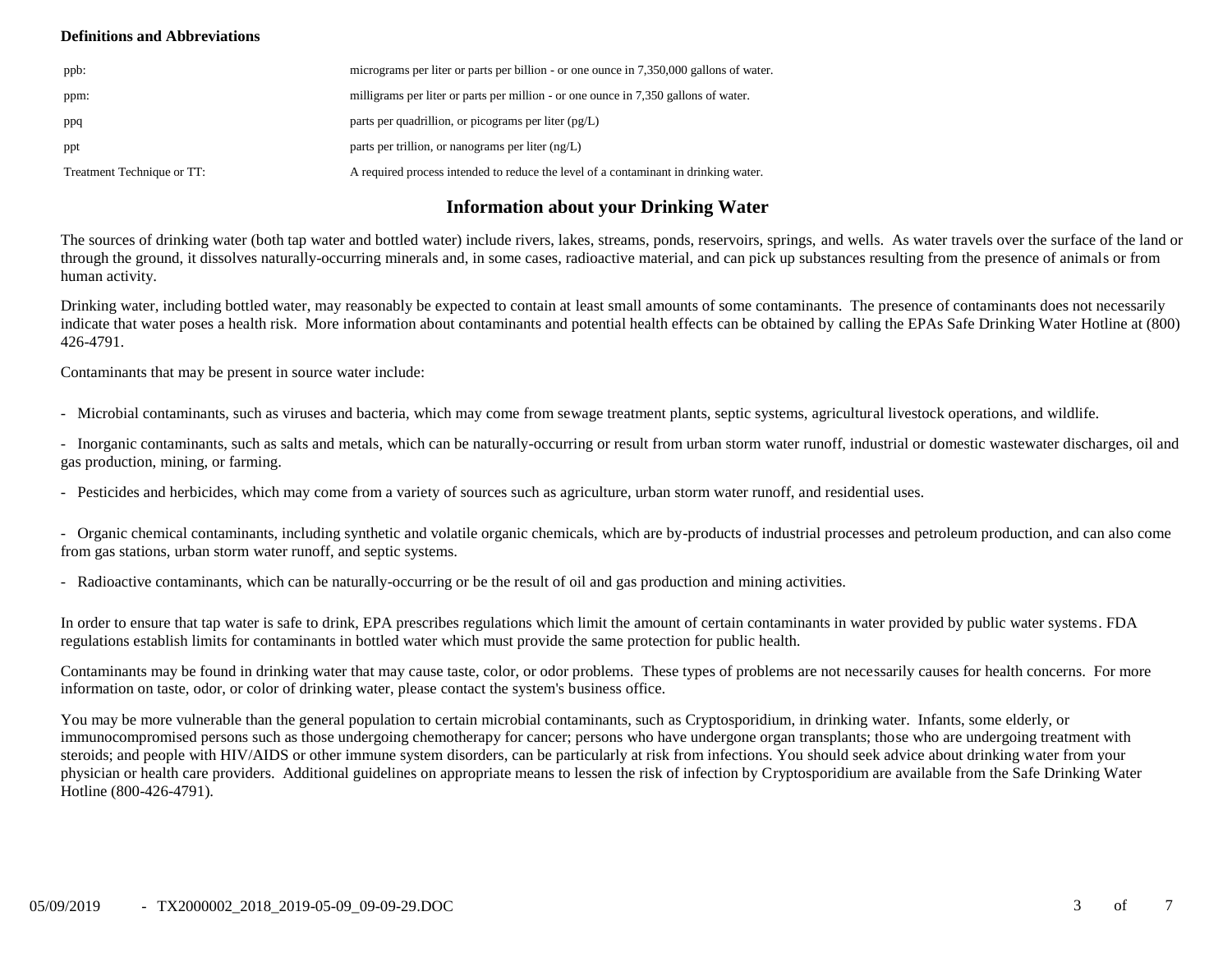If present, elevated levels of lead can cause serious health problems, especially for pregnant women and young children. Lead in drinking water is primarily from materials and components associated with service lines and home plumbing. We are responsible for providing high quality drinking water, but we cannot control the variety of materials used in plumbing components. When your water has been sitting for several hours, you can minimize the potential for lead exposure by flushing your tap for 30 seconds to 2 minutes before using water for drinking or cooking. If you are concerned about lead in your water, you may wish to have your water tested. Information on lead in drinking water, testing methods, and steps you can take to minimize exposure is available from the Safe Drinking Water Hotline or at http://www.epa.gov/safewater/lead.

#### **Information about Source Water**

CITY OF MILES purchases water from CITY OF SAN ANGELO. CITY OF SAN ANGELO provides purchase surface water from **[insert source name of aquifer, reservoir, and/or river]** located in **[insert name of County or City]**.

'**[insert a table containing any contaminant that was detected in the provider's water for this calendar year, unless that contaminant has been separately monitored in your water system (i.e. TTHM, HAA5, Lead and Copper, Coliforms)].**'

'TCEQ completed an assessment of your source water, and results indicate that some of our sources are susceptible to certain contaminants. The sampling requirements for your water system is based on this susceptibility and previous sample data. Any detections of these contaminants will be found in this Consumer Confidence Report. For more information on source water assessments and protection efforts at our system contact **[insert water system contact][insert phone number]**'

| <b>Lead and Copper</b> | <b>Date Sampled</b> | <b>MCLG</b> | <b>Action Level (AL)</b> | 90th Percentile | # Sites Over AL | Units | <b>Violation</b> | <b>Likely Source of Contamination</b>                                                                         |
|------------------------|---------------------|-------------|--------------------------|-----------------|-----------------|-------|------------------|---------------------------------------------------------------------------------------------------------------|
| Copper                 | 08/18/2017          |             |                          | 0.088           |                 | ppm   |                  | Erosion of natural deposits; Leaching from wood<br>preservatives; Corrosion of household plumbing<br>systems. |

# **2018 Water Quality Test Results**

| <b>Disinfection By-Products</b> | <b>Collection Date</b> | <b>Highest Level</b><br><b>Detected</b> | <b>Range of Individual</b><br>Samples | <b>MCLG</b> | <b>MCL</b> | <b>Units</b> | Violation | <b>Likely Source of Contamination</b> |
|---------------------------------|------------------------|-----------------------------------------|---------------------------------------|-------------|------------|--------------|-----------|---------------------------------------|
|                                 |                        |                                         |                                       |             |            |              |           |                                       |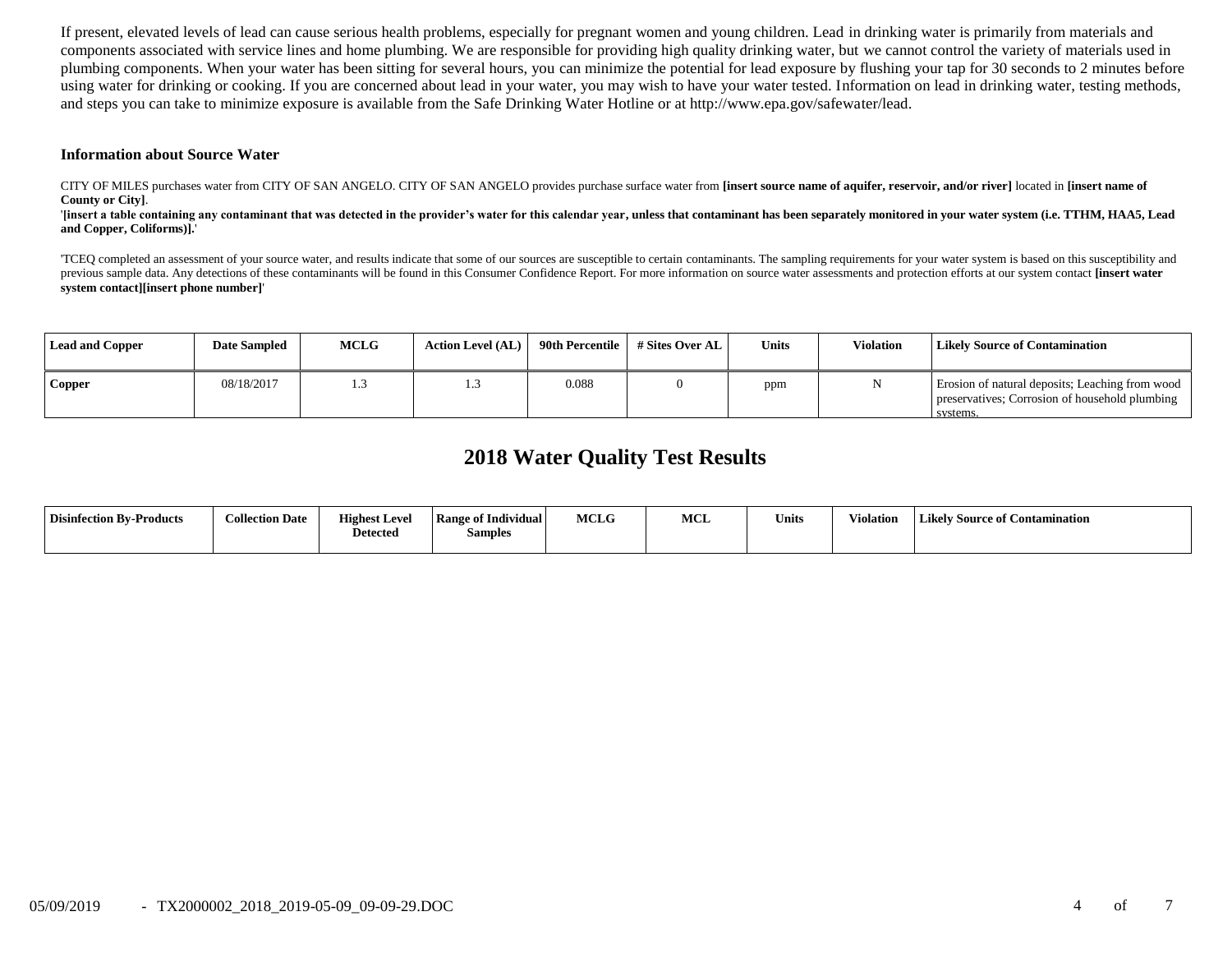| Haloacetic Acids (HAA5) | 2018 | $\overline{1}$ | $9.8 - 23.$<br>$\sim$ $\sim$<br>25.O | No goal for the<br>total | οc | ppb | By-product of drinking water disinfection. |
|-------------------------|------|----------------|--------------------------------------|--------------------------|----|-----|--------------------------------------------|
|                         |      |                |                                      |                          |    |     |                                            |

'\* The value in the Highest Level or Average Detected column is the highest average of all HAA5 sample results collected at a location over a year'

| <b>Total Trihalomethanes</b><br>(TTHM) | 2018 |  | 29.1<br>$\sim$ | $\sim$ $\sim$<br>No goal for the<br>tota. | 80 | ppb |  | By-product of drinking water disinfection. |
|----------------------------------------|------|--|----------------|-------------------------------------------|----|-----|--|--------------------------------------------|
|----------------------------------------|------|--|----------------|-------------------------------------------|----|-----|--|--------------------------------------------|

'\* The value in the Highest Level or Average Detected column is the highest average of all TTHM sample results collected at a location over a year'

| <b>Inorganic Contaminants</b>     | <b>Collection Date</b> | <b>Highest Level</b><br><b>Detected</b> | <b>Range of Individual</b><br><b>Samples</b> | <b>MCLG</b>   | <b>MCL</b>     | <b>Units</b> | <b>Violation</b> | <b>Likely Source of Contamination</b>                                                                                            |
|-----------------------------------|------------------------|-----------------------------------------|----------------------------------------------|---------------|----------------|--------------|------------------|----------------------------------------------------------------------------------------------------------------------------------|
| Arsenic                           | 2018                   | 2.3                                     | $2.3 - 2.3$                                  | $\Omega$      | 10             | ppb          | N                | Erosion of natural deposits; Runoff from orchards;<br>Runoff from glass and electronics production wastes.                       |
| <b>Barium</b>                     | 2018                   | 0.13                                    | $0.13 - 0.13$                                | $\mathcal{D}$ | $\overline{2}$ | ppm          | N                | Discharge of drilling wastes; Discharge from metal<br>refineries; Erosion of natural deposits.                                   |
| Cyanide                           | 03/01/2017             | 94.9                                    | $94.9 - 94.9$                                | 200           | 200            | ppb          | N                | Discharge from plastic and fertilizer factories;<br>Discharge from steel/metal factories.                                        |
| <b>Fluoride</b>                   | 2018                   | 0.714                                   | $0.714 - 0.714$                              | 4             | 4.0            | ppm          | N                | Erosion of natural deposits; Water additive which<br>promotes strong teeth; Discharge from fertilizer and<br>aluminum factories. |
| Nitrate [measured as<br>Nitrogen] | 2018                   | 11                                      | $4.33 - 10.8$                                | 10            | 10             | ppm          | Y                | Runoff from fertilizer use; Leaching from septic<br>tanks, sewage; Erosion of natural deposits.                                  |
| Selenium                          | 2018                   | 6.1                                     | $6.1 - 6.1$                                  | 50            | 50             | ppb          | N                | Discharge from petroleum and metal refineries;<br>Erosion of natural deposits; Discharge from mines.                             |

| Radioactive Contaminants    | <b>Collection Date</b> | <b>Highest Level</b><br><b>Detected</b> | <b>Range of Individual</b><br><b>Samples</b> | <b>MCLG</b> | <b>MCL</b> | <b>Units</b> | Violation | Likely Source of Contamination          |
|-----------------------------|------------------------|-----------------------------------------|----------------------------------------------|-------------|------------|--------------|-----------|-----------------------------------------|
| <b>Beta/photon emitters</b> | 2018                   |                                         | $8 - 8$                                      |             | 50         | pCi/L*       |           | Decay of natural and man-made deposits. |

 $\frac{1}{\text{EPA}}$  considers 50 pCi/L to be the level of concern for beta particles.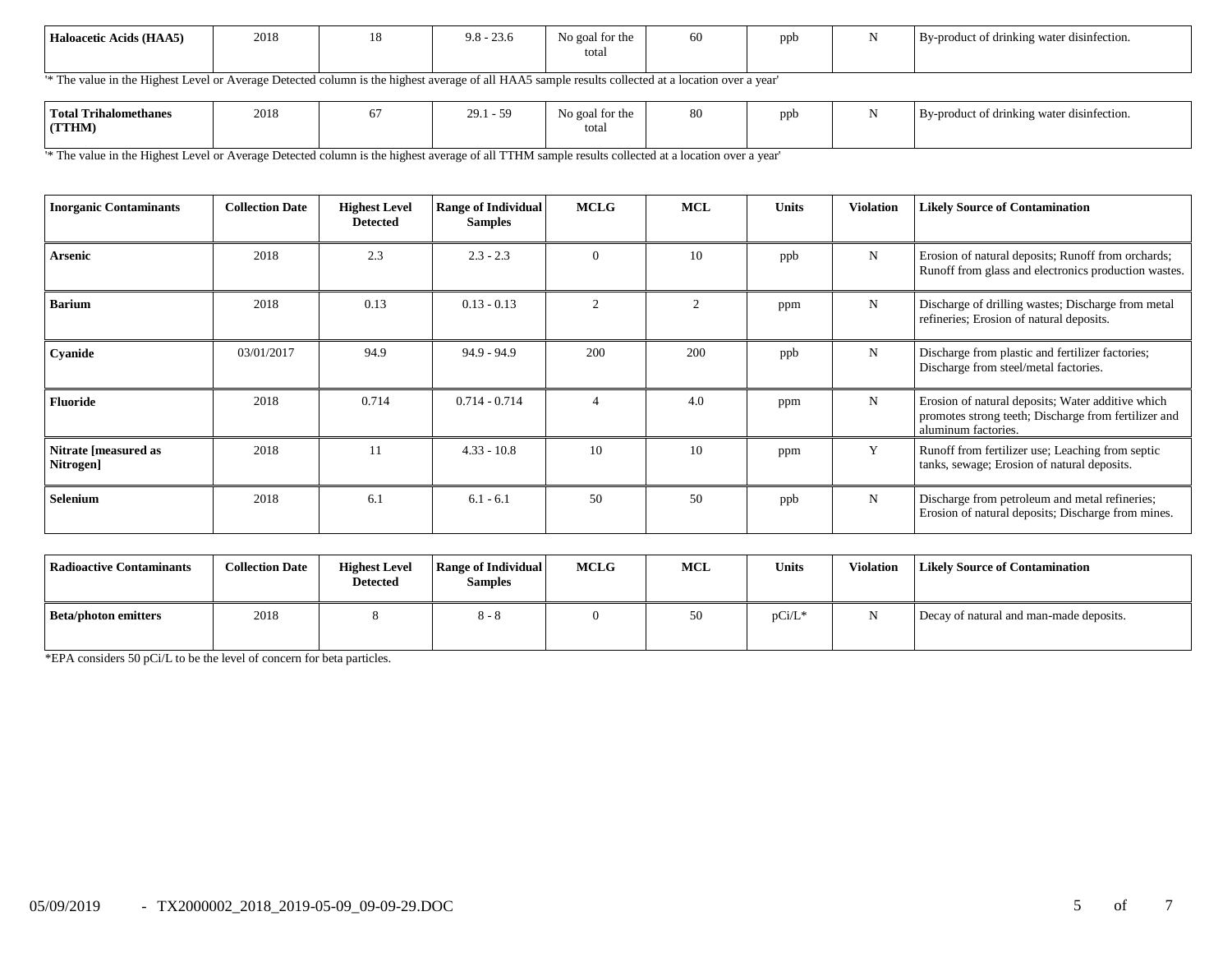| Gross alpha excluding radon<br>and uranium | 2018 |     | $\sim$      | ⊥J | pCi/L          | Erosion of natural deposits. |
|--------------------------------------------|------|-----|-------------|----|----------------|------------------------------|
| Uranium                                    | 2018 | 6.3 | $6.3 - 6.3$ | 30 | $\frac{ug}{g}$ | Erosion of natural deposits. |

## **Disinfectant Residual**

' **A blank disinfectant residual table has been added to the CCR template, you will need to add data to the fields. Your data can be taken off the Disinfectant Level Quarterly Operating Reports (DLQOR).**'

| Disinfectant Residual | Year | <b>Average Level</b> | <b>Range of Levels</b><br><b>Detected</b> | <b>MRDL</b> | <b>MRDLG</b> | Unit of<br><b>Measure</b> | Violation (Y/N) | Source in Drinking Water                 |
|-----------------------|------|----------------------|-------------------------------------------|-------------|--------------|---------------------------|-----------------|------------------------------------------|
|                       | 2018 |                      |                                           |             |              |                           | ppm             | Water additive used to control microbes. |

# **Violations**

| <b>Chlorine</b>                                                                                                                                                                                                                                         |                        |                      |                                                                                                                                                                                                |  |  |  |  |  |
|---------------------------------------------------------------------------------------------------------------------------------------------------------------------------------------------------------------------------------------------------------|------------------------|----------------------|------------------------------------------------------------------------------------------------------------------------------------------------------------------------------------------------|--|--|--|--|--|
| Some people who use water containing chlorine well in excess of the MRDL could experience irritating effects to their eyes and nose. Some people who drink water containing chlorine well in excess of the MRDL could<br>experience stomach discomfort. |                        |                      |                                                                                                                                                                                                |  |  |  |  |  |
| <b>Violation Type</b>                                                                                                                                                                                                                                   | <b>Violation Begin</b> | <b>Violation End</b> | <b>Violation Explanation</b>                                                                                                                                                                   |  |  |  |  |  |
| Disinfectant Level Quarterly Operating Report<br>(DLQOR).                                                                                                                                                                                               | 07/01/2018             | 09/30/2018           | We failed to test our drinking water for the contaminant and period indicated. Because of this failure, we cannot be sure of the<br>quality of our drinking water during the period indicated. |  |  |  |  |  |
| Disinfectant Level Quarterly Operating Report<br>(DLQOR).                                                                                                                                                                                               | 10/01/2018             | 12/31/2018           | We failed to test our drinking water for the contaminant and period indicated. Because of this failure, we cannot be sure of the<br>quality of our drinking water during the period indicated. |  |  |  |  |  |

| <b>Lead and Copper Rule</b>                                                                                                                                                                                                                                      |                        |                      |                                                                                                                                                                                                          |  |  |  |  |  |
|------------------------------------------------------------------------------------------------------------------------------------------------------------------------------------------------------------------------------------------------------------------|------------------------|----------------------|----------------------------------------------------------------------------------------------------------------------------------------------------------------------------------------------------------|--|--|--|--|--|
| The Lead and Copper Rule protects public health by minimizing lead and copper levels in drinking water, primarily by reducing water corrosivity. Lead and copper enter drinking water mainly from corrosion of lead and copper<br>containing plumbing materials. |                        |                      |                                                                                                                                                                                                          |  |  |  |  |  |
| <b>Violation Type</b>                                                                                                                                                                                                                                            | <b>Violation Begin</b> | <b>Violation End</b> | <b>Violation Explanation</b>                                                                                                                                                                             |  |  |  |  |  |
| LEAD CONSUMER NOTICE (LCR)                                                                                                                                                                                                                                       | 12/30/2017             | 03/13/2018           | We failed to provide the results of lead tap water monitoring to the consumers at the location water was tested. These were<br>supposed to be provided no later than 30 days after learning the results. |  |  |  |  |  |